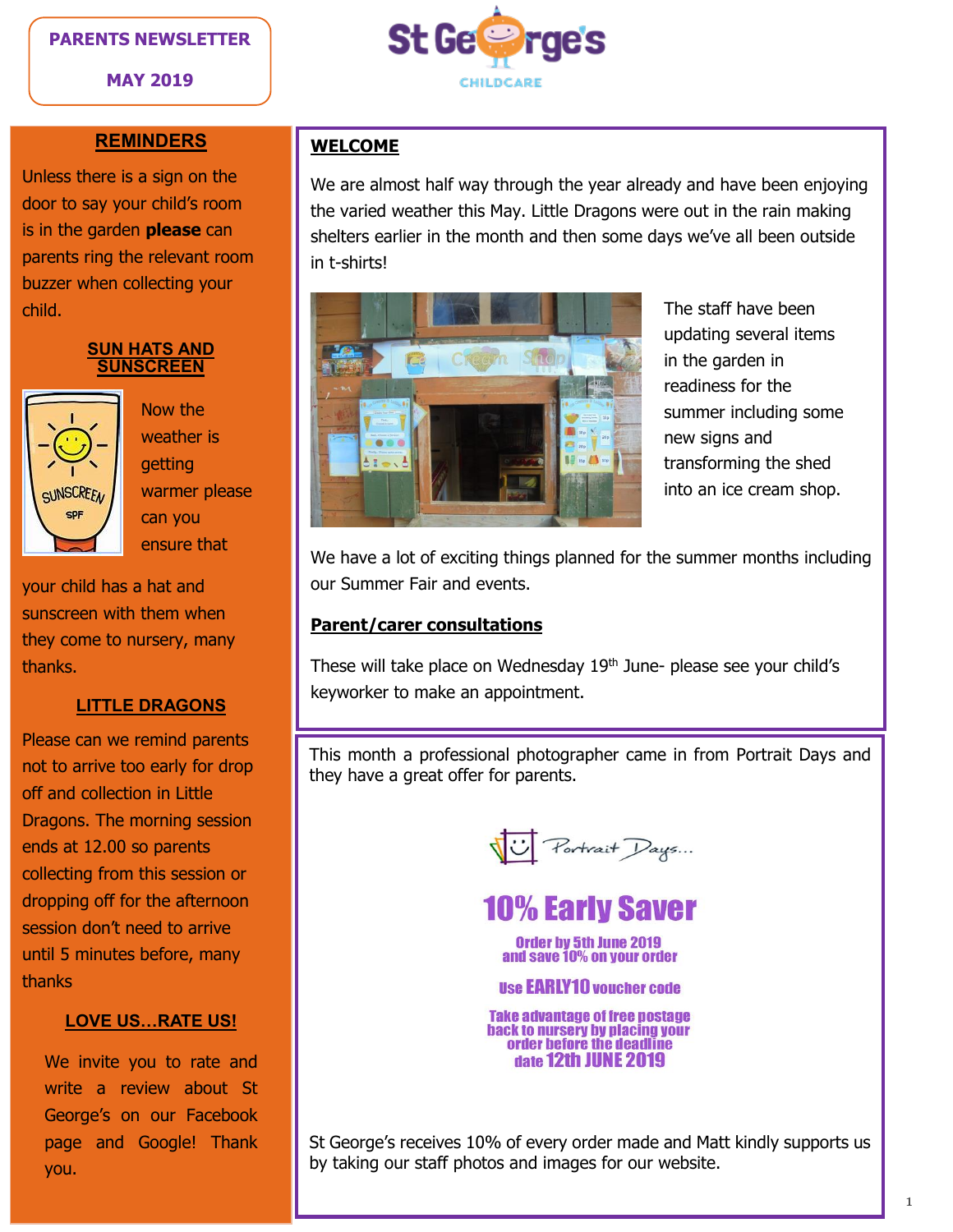

## **DIARY DATES**

| <b>May Half</b>     | <b>Tuesday</b>          |
|---------------------|-------------------------|
| <b>Term Holiday</b> | 28th <sub>-31st</sub>   |
| Club                | May                     |
|                     |                         |
| Little              | Monday 3rd              |
| <b>Dragons</b>      | June                    |
| <b>back</b>         |                         |
|                     |                         |
| <b>Parents</b>      | Wednesday               |
| Evening             | 19 <sup>th</sup> June   |
|                     |                         |
| <b>Badgers</b>      | <b>Thursday</b>         |
| <b>Sports Day</b>   | 27 <sup>th</sup> June   |
| <b>St George's</b>  | Saturday                |
| <b>Summer Fair</b>  | 6 <sup>th</sup> July    |
|                     |                         |
| Little              | Friday 19th             |
| <b>Dragons last</b> | July                    |
| day of term         |                         |
|                     |                         |
| <b>Summer</b>       | Wednesday               |
| <b>Holiday Club</b> | 24th July-              |
|                     | Friday 31 <sup>st</sup> |
|                     | August                  |
|                     |                         |
|                     |                         |

#### **HOLIDAY CLUB**

We are now taking bookings for Summer Holiday Club for school age children. If you wish to book a place, please email Kate.

[kate.foulkes@stgeorgeschildcare.](mailto:kate.foulkes@stgeorgeschildcare.co.uk)



## **Moles**

Moles have been looking at the weather and created pictures of the different seasons using a variety of media, as well as lots of messy play activities including ice, rice, rain clouds and rainbows.



One of the members of staff in Moles is celebrating Ramadan and she has been doing activities with the children including block printing and making a silhouetted building display adorned with moon and stars- the symbols of Ramadan.

## **Little Dragons**



Little Dragons have been learning about farm animals this term. Some of the children have brought in books about farm animals from home to share with their friends, and others have been eager to share their personal experiences of visiting a farm with the rest of the group.

A trip was arranged to Notcutts too, where some of the older children were able to take

part in a pond dipping activity. The children loved swirling their nets into the pond and pulling it up to the surface to see what they could discover and exploring the mini beast charts to compare their findings with one another.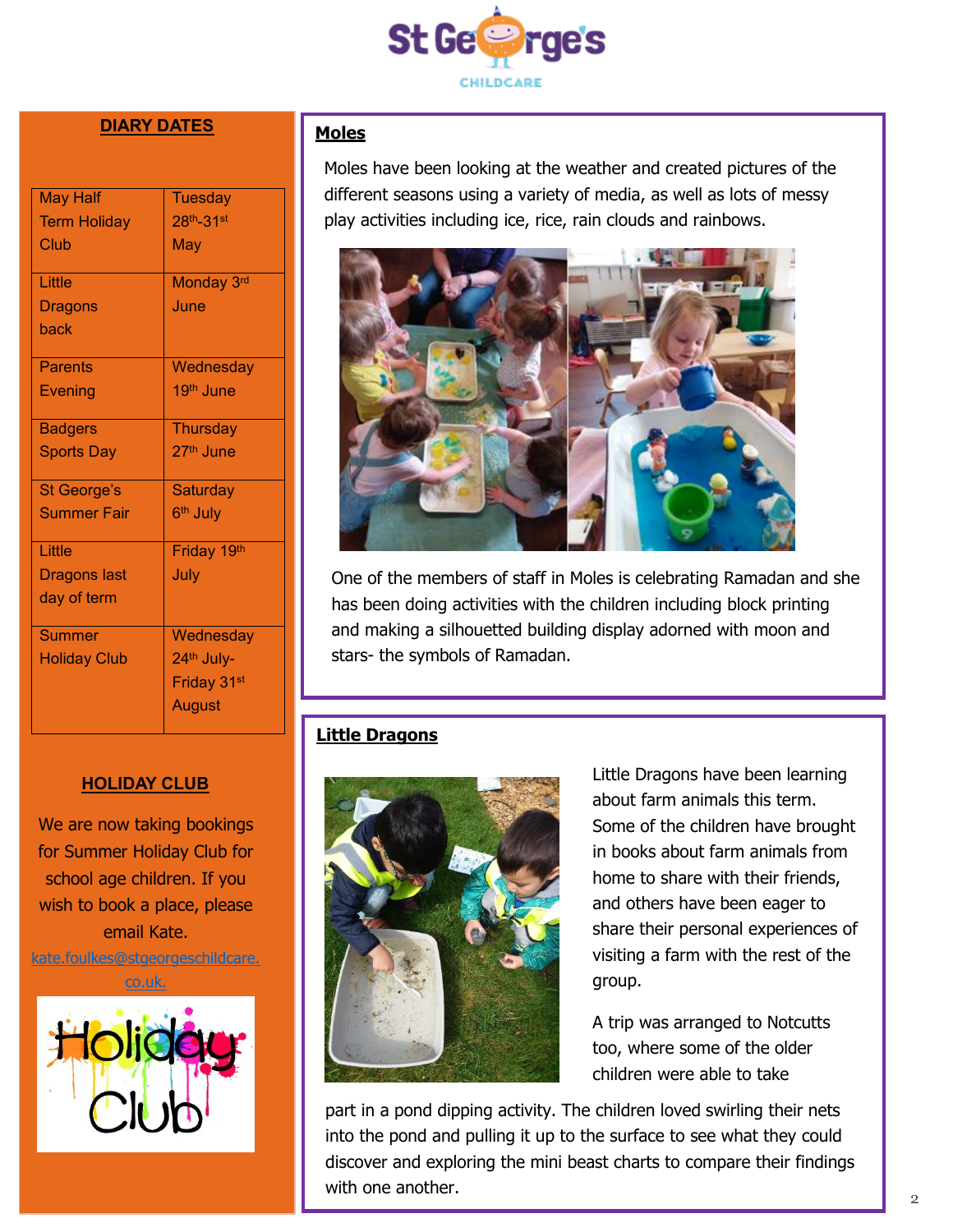

We are very pleased to announce we are welcoming Stevie-Leigh Harmer back to St George's as a member of our valued support staff.



## **BUGGY**

If anyone has any spare single buggies that they are no longer using please could we have them for the Squirrels room.



# **STAFF Squirrels**





The Squirrels have enjoyed learning about different modes of transport this month. They have used cars and trains to do some 'mark-making' to see what they could create. They have also explored the ride along toys in the garden.

The childcare team have also read stories about transport and shown the children images of different vehicles.

# **After School Club**



The After School Club children have said a big 'thank you' to Evelyn for the wonderful toys she brought with her sponsorship run money. Evelyn, her Mum Julia (who works at St George's) and her aunt took

part in the Run or Dye event at Penshurst Place last year. They ran in the 3 km course in very hot weather and raised over £150.

The children were very excited to watch Evelyn unpack the new toys which included 'How to train your dragon' playmobil and Polly Pocket dolls and accessories.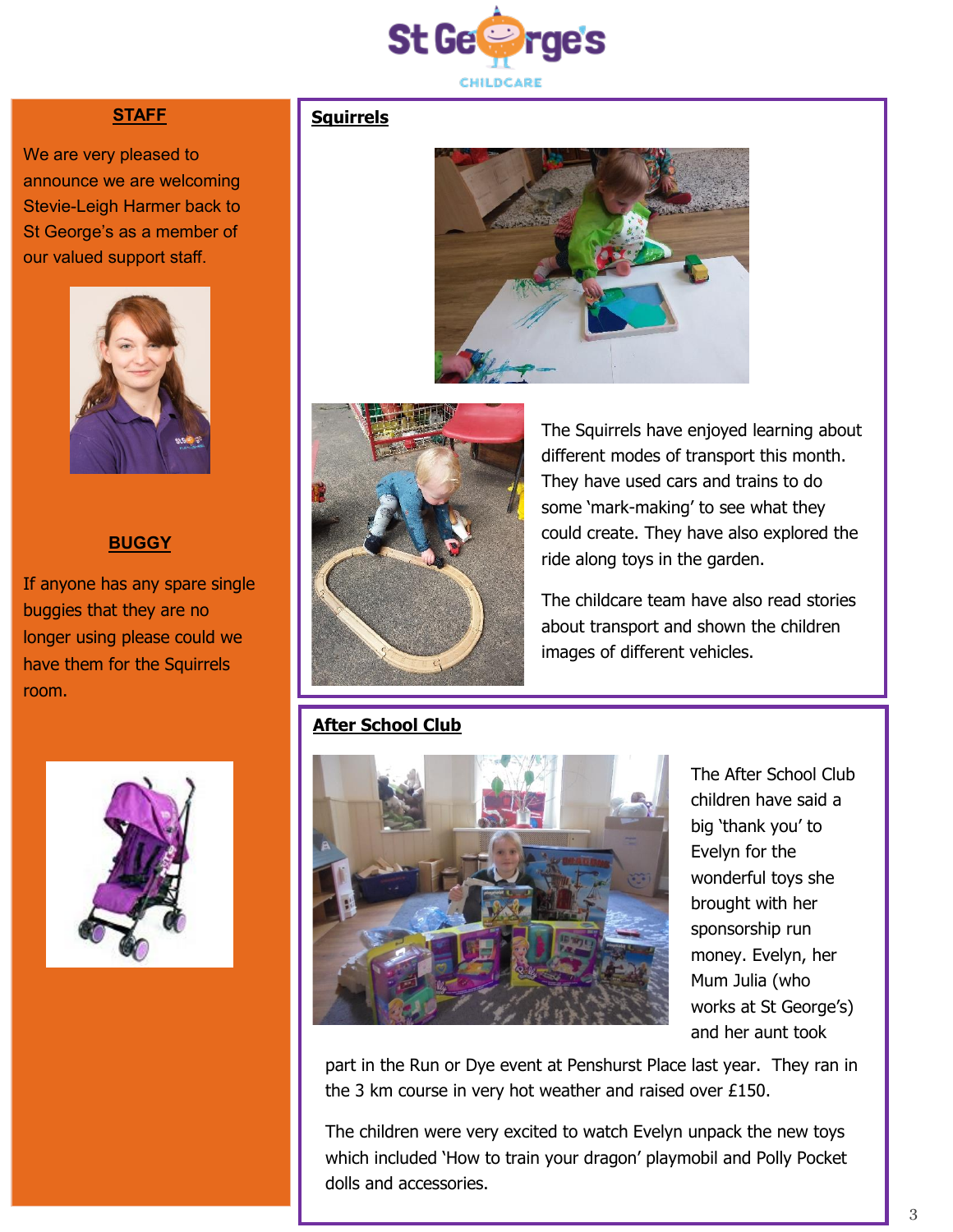

# **MAY PHOTOS**

Here are some of the pictures taken by Portrait Days.









# **Fundraising**

We are happy to announce we are holding our Summer Fair on Saturday 6<sup>th</sup> July - 10am to 1pm. There will be lots of stalls, games, BBQ, a raffle and refreshments. We will have children's entertainment from Kazzamataz (pictured below) and a magic show by Captain Fantastic.



If you would like to donate a raffle prize, have any unwanted/unused gifts/bottles for the Tombola stall and/or could spare some time to help on a stall on the day, we would be extremely grateful. Any offers of help or ideas for the fair would be greatly appreciated – please pop into the office and see our new Fundraiser, Becky, or email her on [becky.king@stgeorgeschildcare.co.uk.](mailto:becky.king@stgeorgeschildcare.co.uk)

We are registered with Easyfundraising, it's a great site where you can help St George's Childcare raise funds simply by doing your everyday online shopping!

Over 3,600 big name retailers are included, such as Amazon, Argos, John Lewis, ASOS, eBay, Boden and M&S.

Every time you shop, we receive a small donation to say, 'thank you!' It's completely free and over £27M has been raised for causes just like ours so far.

The 'Donation Reminder' app helps you remember to use Easyfundraising and activates your donation in just a couple of clicks.

It's VERY simple to install and easy to use: <https://www.easyfundraising.org.uk/DonationReminder/>